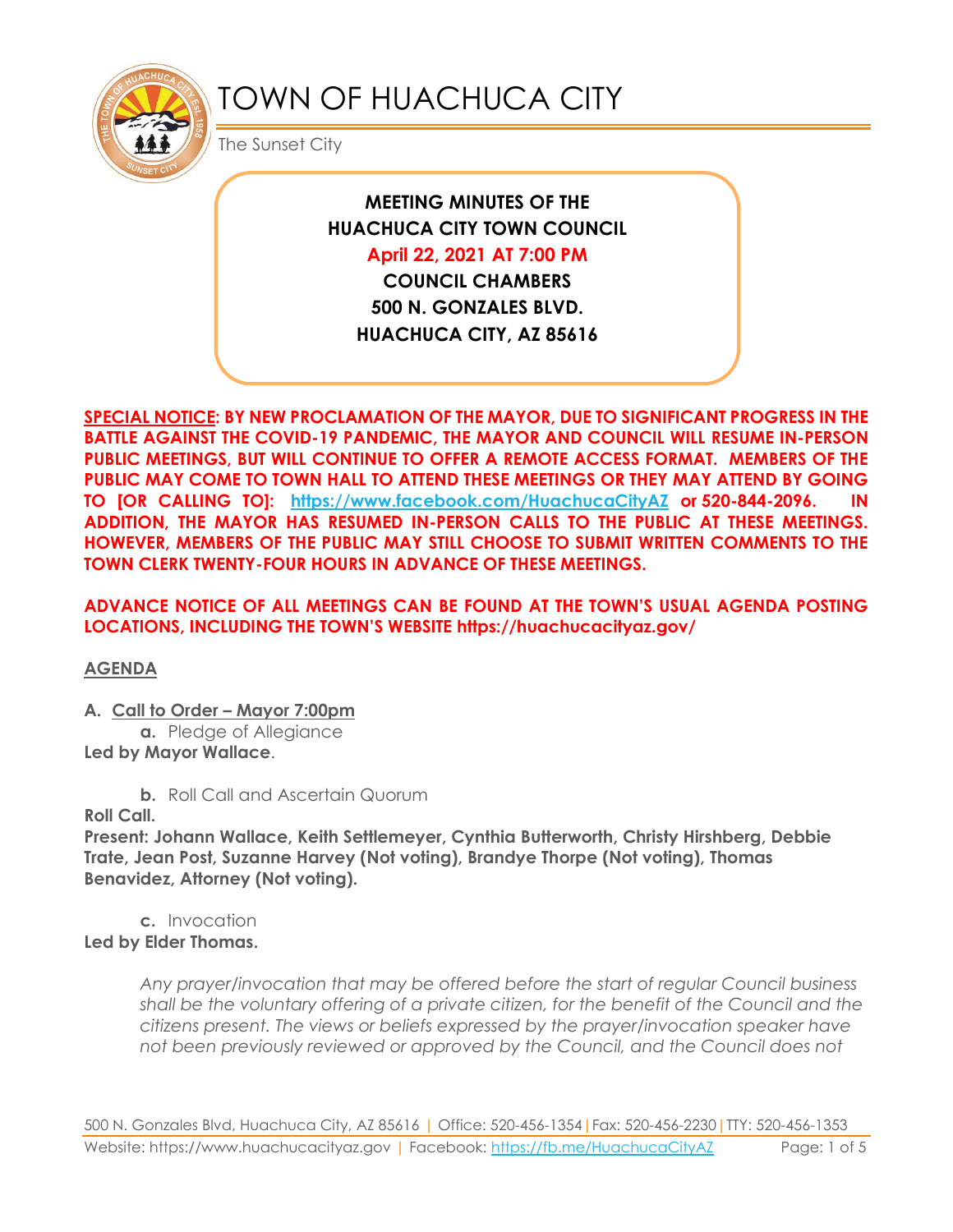*endorse the religious beliefs or views of this, or any other speaker. A list of volunteers is maintained by the Town Clerk's Office and interested persons should contact the Town Clerk's Office for further information.*

# **B. Call to the Public – Mayor**

*A.R.S. 38-431.01 states the Public Body may make an open call to the public during a public meeting, subject to reasonable time, place and manner restrictions, to allow individuals to address the public body on any issue within the jurisdiction of the Public Body. At the conclusion of an open call to the public, individual members of the Public Body may respond to criticism made by those who have addressed the Public Body, may ask staff to review a matter or may ask that a matter be put on a future agenda. However, members of the Public Body shall not discuss or take legal action on matters raised during an open call to the public unless the matters are properly noticed for discussion and legal action.*

**Ms. Diane Hildebrandt requests donations for the Friends of the Library. Due to COVID they have not been able to have book sales to help raise funds. They do plan on holding a raffle on July 17th to help raise funds.**

# **C***.* **Consent Agenda - Mayor**

*All items listed in the Consent Agenda are considered routine matters and will be enacted by one motion of the Council. There will be no separate discussion of these items unless a Member of the Town Council requests that an item or items be removed for discussion. Council Members may ask questions without removal of the item from the Consent Agenda. Items removed from the Consent Agenda are considered in their normal sequence as listed on the agenda, unless called out of sequence.*

- **C.1** Consider approval of the minutes of the Regular Council meeting held on April 8, 2021.
- **C.2** Consider approval of the Payment Approval Report.

**Motion:** Items on the Consent Agenda, **Action:** Open for Discussion and/or Action, **Moved by** Johann Wallace, **Seconded by** Christy Hirshberg.

**Motion:** Items on the Consent Agenda, **Action:** Approve, **Moved by** Johann Wallace, **Seconded by Christy Hirshberg.** Motion passed unanimously.

# **D. Unfinished Business before the Council – Mayor**

*Public comment will be taken at the beginning of each agenda item, after the subject has been announced by the Mayor and explained by staff. Any citizen, who wishes, may speak one time for five minutes on each agenda item before or after Council discussion. Questions from Council Members, however, may be directed to staff or a member of the public through the Mayor at any time.*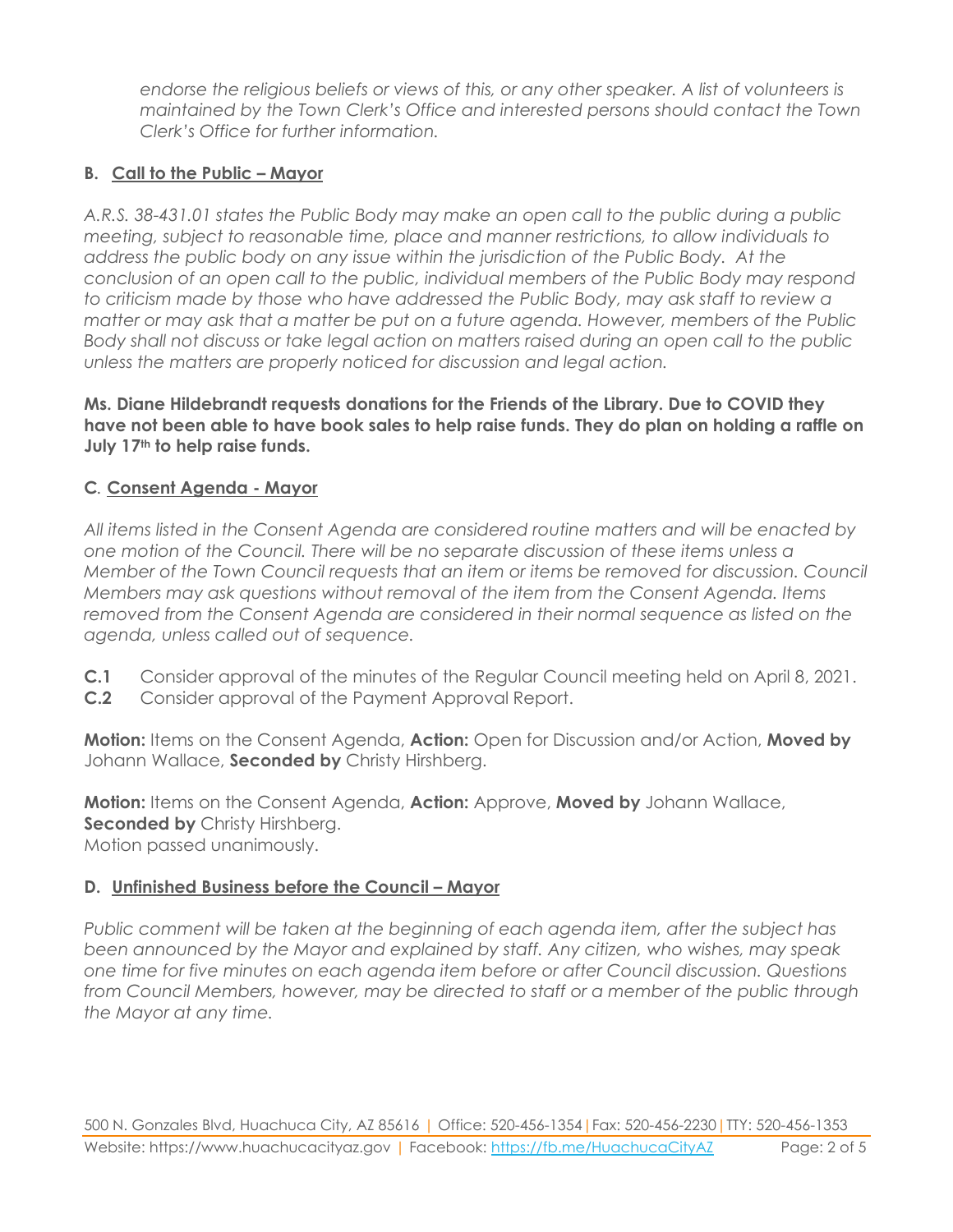## **E. New Business Before Council - Mayor**

*Public comment will be taken at the beginning of each agenda item, after the subject has been announced by the Mayor and explained by staff. Any citizen, who wishes, may speak one time for five minutes on each agenda item before or after Council discussion. Questions from Council Members, however, may be directed to staff or a member of the public through the Mayor at any time.*

**E.1 Discussion and/or Action [Spencer Forsberg]:** Mr. Forsberg will review the Town's finances for the month of March.

**Motion:** Item E.1, **Action:** Open for Discussion and/or Action, **Moved by** Johann Wallace, **Seconded by Christy Hirshberg.** 

Mr. Forsberg provides a brief overview of the General Fund and each of the Enterprise Funds. More detailed report was provided in the Council packet.

**E.2 Discussion and/or Action [Mayor Wallace]: Second reading of ORDINANCE NO. 2021-03 AN ORDINANCE OF THE MAYOR AND COUNCIL OF THE TOWN OF HUACHUCA CITY, ARIZONA, AMENDING TOWN CODE CHAPTER 2.20 "COUNCIL PROCEDURE" SECTION 2.20.010 "REGULAR MEETINGS" TO REMOVE THE HOUR OF COUNCIL MEETINGS FROM THE TOWN CODE AND TO ALLOW FLEXIBILITY WITH RESPECT TO MEETING LOCATION; the Council might discuss and take action to change future Council meeting times from 7:00 pm to 6:00 pm.** 

**Motion: Item E.2, Action: Open for Discussion and/or Action, Moved by Johann Wallace, Seconded by Christy Hirshberg.**

**Motion: Ordinance 2021-03, Action: Adopt, Moved by Johann Wallace, Seconded by Jean Post.**

**Motion passed unanimously.**

**Motion: Change the time of the Town Council meetings from 7pm to 6pm, Action: Approve, Moved by Johann Wallace, Seconded by Christy Hirshberg. Motion passed unanimously.**

**E.3 Discussion and/or Action [Suzanne Harvey]:** Council approval of an amended technical assistance and grant management agreement with the Southeastern Arizona Governments Organization (SEAGO) to assist the Town in managing its Community Development Block Grant [CDBG] for park improvements.

**Motion:** Item E.3, **Action:** Open for Discussion and/or Action, **Moved by** Johann Wallace, **Seconded by** Debbie Trate.

Director Harvey advises this is only a change to include charges for an environmental study that was completed, but was not included on the previously approved contract. The amount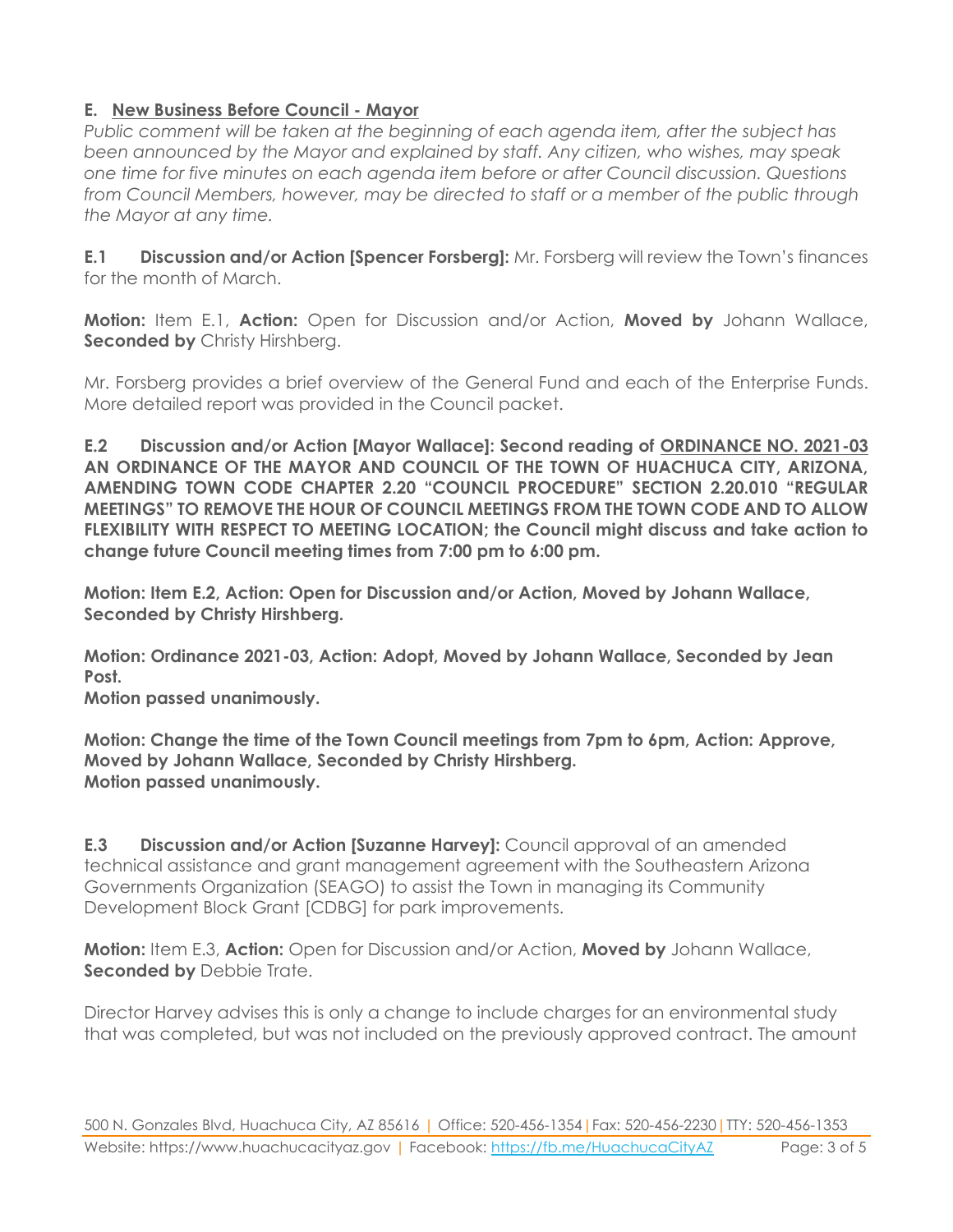is \$5,000.00 and was a part of the total amount that was approved, however SEAGO neglected to include it in the agreement.

**Motion: The amended technical assistance and grant management agreement with SEAGO, Action: Approve, Moved by Johann Wallace, Seconded by Debbie Trate. Motion passed unanimously.**

**E.4 Discussion and/or Action [Mayor Wallace]:** Appointment of a representative to the SEAGO executive board.

**Motion:** Item E.4, **Action:** Open for Discussion and/or Action, **Moved by** Johann Wallace, **Seconded by** Debbie Trate.

Councilmember Post volunteers.

**Motion:** Councilmember Post as the representative to the SEAGO executive board, **Action:** Appoint, **Moved by** Johann Wallace, **Seconded by** Cynthia Butterworth. Motion passed unanimously.

### **F. Department Director Reports**

**Manager Harvey advises that we did get a report from Whetstone Fire and we will continue to get them.**

**G. Items to be placed on future agendas**

**Councilmember Butterworth would like to have Councilmember Post placed as primary for PACT and herself as secondary. Mayor Wallace will discuss expectations for the Director reports.**

### **H. Reports of Current Events by Council**

Councilmember Post advises herself and Councilmember Settlemeyer did a tour of the Border Patrol building with the PACT committee. Councilmember Trate is working on setting up a meeting with the Hispanic Chamber and Manager Harvey. Councilmember Butterworth advises of the food drive the past Friday. Mayor Wallace advises we are still waiting on the final report for our roadway assessment.

### **I. Adjournment**

**Motion: 7:27pm, Action: Adjourn, Moved by Johann Wallace, Seconded by Christy Hirshberg. Motion passed unanimously.**

Approved by Mayor Johann R. Wallace on April 22, 2021.

Mr. Johann R. Wallace Mayor

\_\_\_\_\_\_\_\_\_\_\_\_\_\_\_\_\_\_\_\_\_\_\_\_\_\_\_\_\_\_\_\_\_\_\_\_